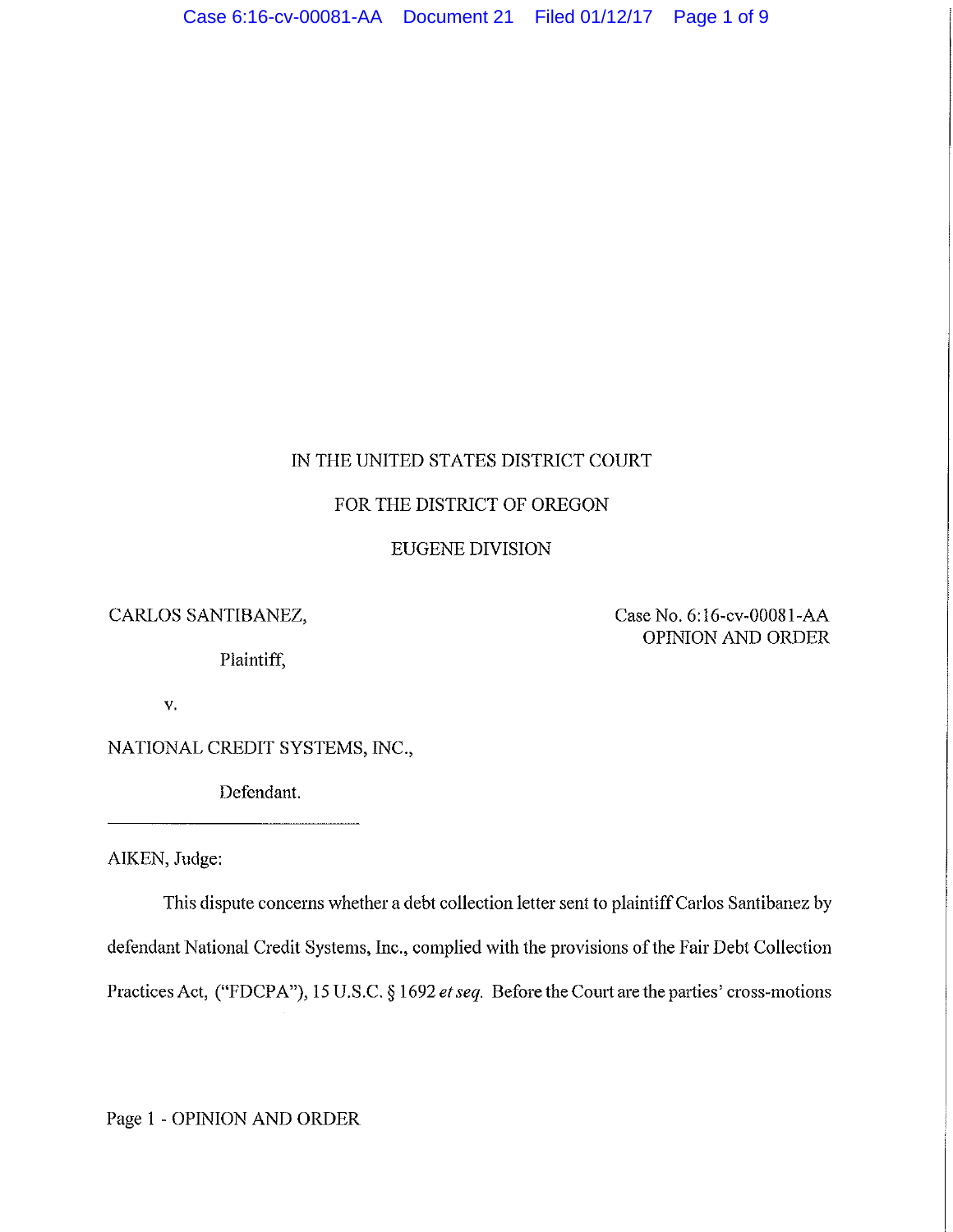for summary judgment. For the reasons set forth below, plaintiff's motion is denied, defendant's motion is granted, and this case is dismissed.

### **BACKGROUND**

Plaintiff allegedly owes \$875.33 to Encompass Management & Consulting LLC ("EMC")

in connection with a rental property. Trigsted Decl. Ex. A. On February 5, 2015, defendant sent

plaintiff a collection letter regarding that debt ("the letter"). The letter stated, in relevant part:

Re: ENCOMPASS MANAGEMENT CONSULTANTS Acconnt #: 3118797 Balance: \$875.33

Dear CARLOS SANTIBANEZ,

It is imperative that you give this matter your prompt attention.

The above referenced account has been placed with this office for collection. National Credit Systems, Inc. has been authorized to recover this debt by way of credit bureau reporting (following this initial 30 day validation period) as well as other remedies available under the law. It is our intention to pursue this debt until resolved.

However, if you contact our office, we will work with you to satisfy this debt in a friendly manner. Your representative will review and explain all charges assessed, consider your individual circumstances, and assist you in resolving this matter. Please be assured that you may still avoid the aforementioned consequences.

We encourage you to take advantage of this opportunity so we may settle this debt amicably.

Trigsted Deel. Ex. C.

Defendant sent plaintiff a second collection letter on April 21, 2015. That letter listed the

same balance due: \$875.33. Hasson Deel. Ex. F. Consistent with that fact, Ron Sapp, a vice

president for defendant, stated in an affidavit that no interest was added to plaintiffs debt and that

the balance did not vary. Sapp. Decl.  $\P$  16.

Page 2 - OPINION AND ORDER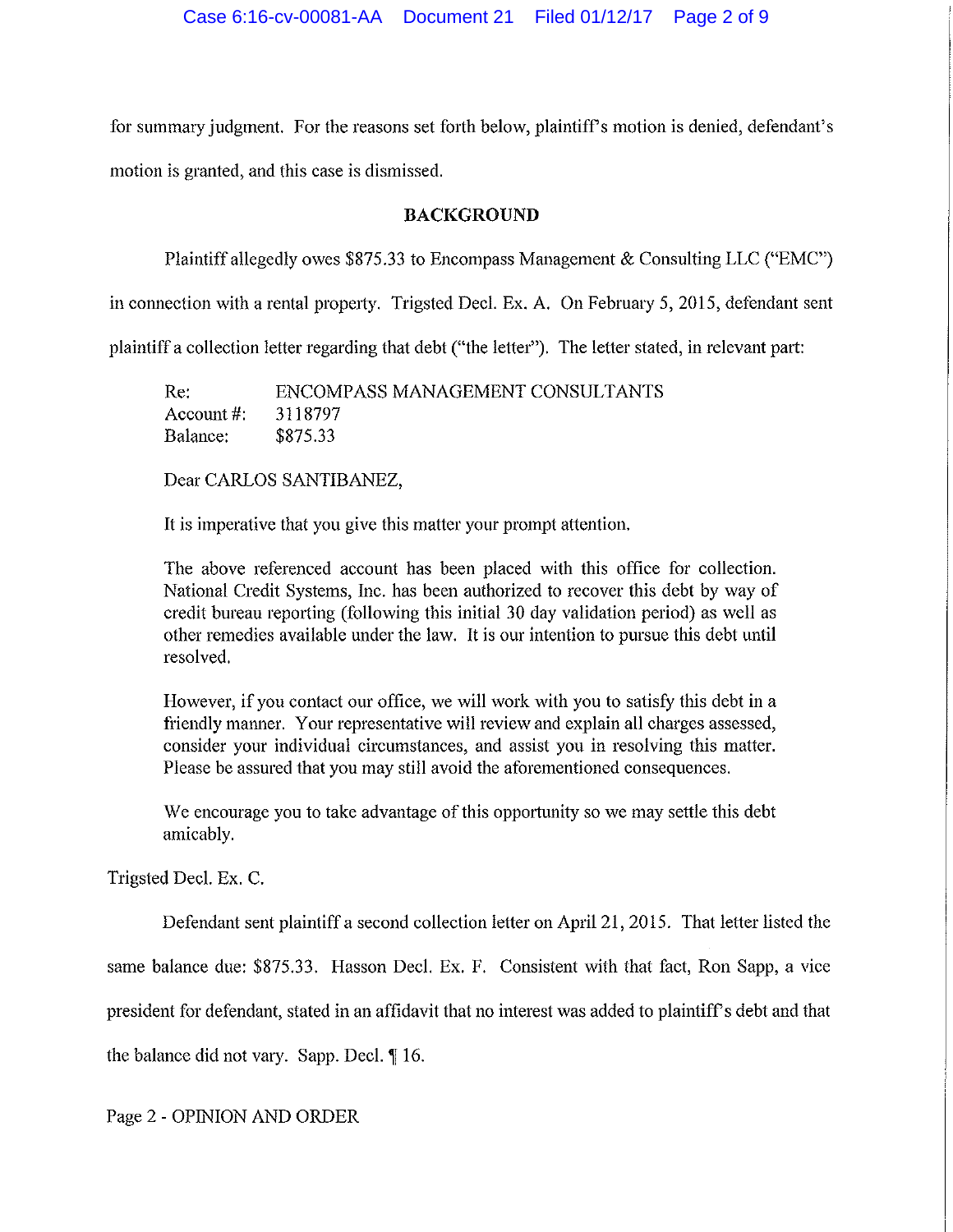Plaintiff filed this action alleging the letter violated the FDCPA because it failed to effectively disclose the identity of the creditor and the amount of the debt, in violation of 15 U.S.C. § 1592g. After discovery, both patties moved for summary judgment.

### **STANDARD**

Summary judgment is appropriate if "there is no genuine dispute as to any material fact and the movant is entitled to judgment as a matter of law." Fed. R. Civ. P. 56(a). The moving party has the burden of establishing the absence of a genuine issue of material fact. *Id; Celotex Corp. v. Catrett*, 477 U.S. 317, 323 (1986). If the moving party shows the absence of a genuine issue of material fact, the nonmoving party must go beyond the pleadings and identify facts which show a genuine issue for trial. *Id* at 324. "Summary judgment is inappropriate ifreasonable jurors, drawing all inferences in favor of the nonmoving party, could return a verdict in the nonmoving patty's favor." *Diaz v. Eagle Produce Ltd. Partnership,* 521F.3d1201, 1207 (9th Cir. 2008).

#### **DISCUSSION**

The FDCPA is a broad remedial statute, designed to "eliminate abusive debt collection practices by debt collectors" by "comprehensively regulat[ing] the conduct of debt collectors, imposing affirmative obligations and broadly prohibiting abusive practices." *Gonzalez v. Arrow Fin. Servs., LLC,* 660 F.3d 1055, 1060-61 (9th Cir. 2011) (quoting 15 U.S.C. § 1692(e)). When a debt collector sends an initial communication about a debt to a consumer,<sup>1</sup> the FDCPA requires that communication, or a subsequent notice sent within five days of the initial notice, to include certain information, including "the amount of the debt" and "the name of the creditor to whom the debt is

 $<sup>1</sup>$  It is undisputed that defendant is a debt collector, plaintiff is a consumer, and the letter</sup> was a communication about a debt within the meaning of the statute. Trigsted Deel. Ex. B; Def.'s Resp. Mot. Part. Summ. J. 2.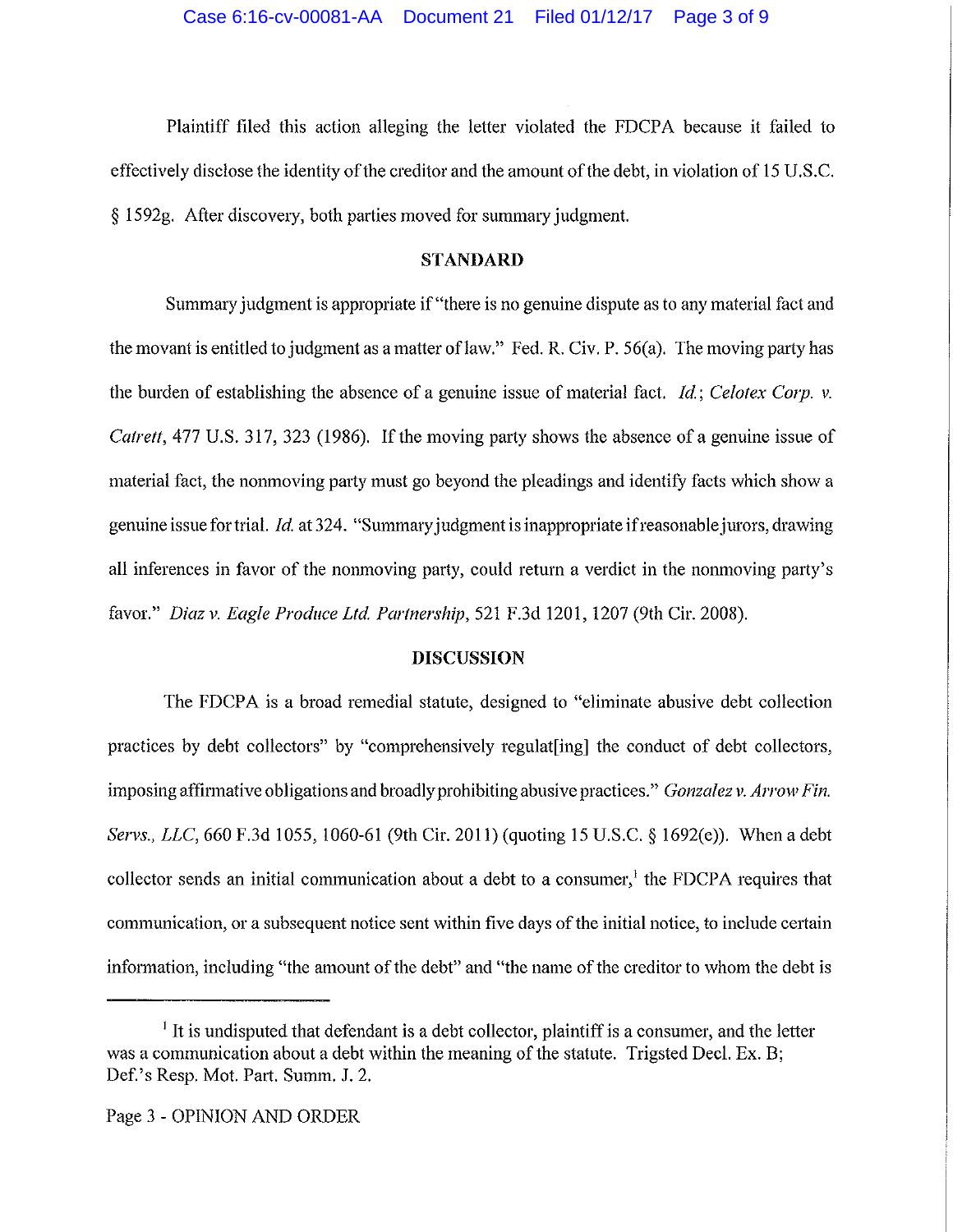owed." 15 U.S.C. § 1692 $g(a)(1)$ , (2). A debt collector cannot satisfy the requirements of section 1692g merely by including the required information in the notice; rather, the information must be "conveyed effectively to the debtor." *Swanson* v. S. *Or. Credit Serv., Inc.,* 869 F.2d 1222, 1225 (9th Cir. 1988).

Courts assess whether the required information was "conveyed effectively" using the "least sophisticated debtor" standard. *Id.* That standard is "lower than simply examining whether particular language would deceive or mislead a reasonable debtor." *Gonzalez,* 660 F.3d at 1061 (quotation marks omitted). It is "designed to protect consumers of below average sophistication or intelligence, or those who are uninformed or naive, particularly when those individuals are targeted by debt collectors." *Id.* at 1062 (quotation marks omitted). Nonetheless, the standard "preserves a quotient of reasonableness and presumes a basic level of understanding and willingness to read with care." *Id.* (quotation marks omitted and alterations normalized). In the Ninth Circuit, whether a collection letter would effectively convey the required information to the least sophisticated debtor is a question of law. *Id.* at 1061.

## I. *Amount of the Debt*

Plaintiff first contends defendant failed to effectively communicate the amount of the debt because the letter listed only a "balance" and did not explain whether interest was accruing on the debt or at what rate. Plaintiff does not contend that defendant attempted to collect any interest; instead, he argues that every initial collection letter must state the interest rate (even if that interest rate is zero) and warn the consumer that if the debt is sold to another creditor, that creditor may elect to add interest or fees to the debt amount.

#### Page 4 - OPINION AND ORDER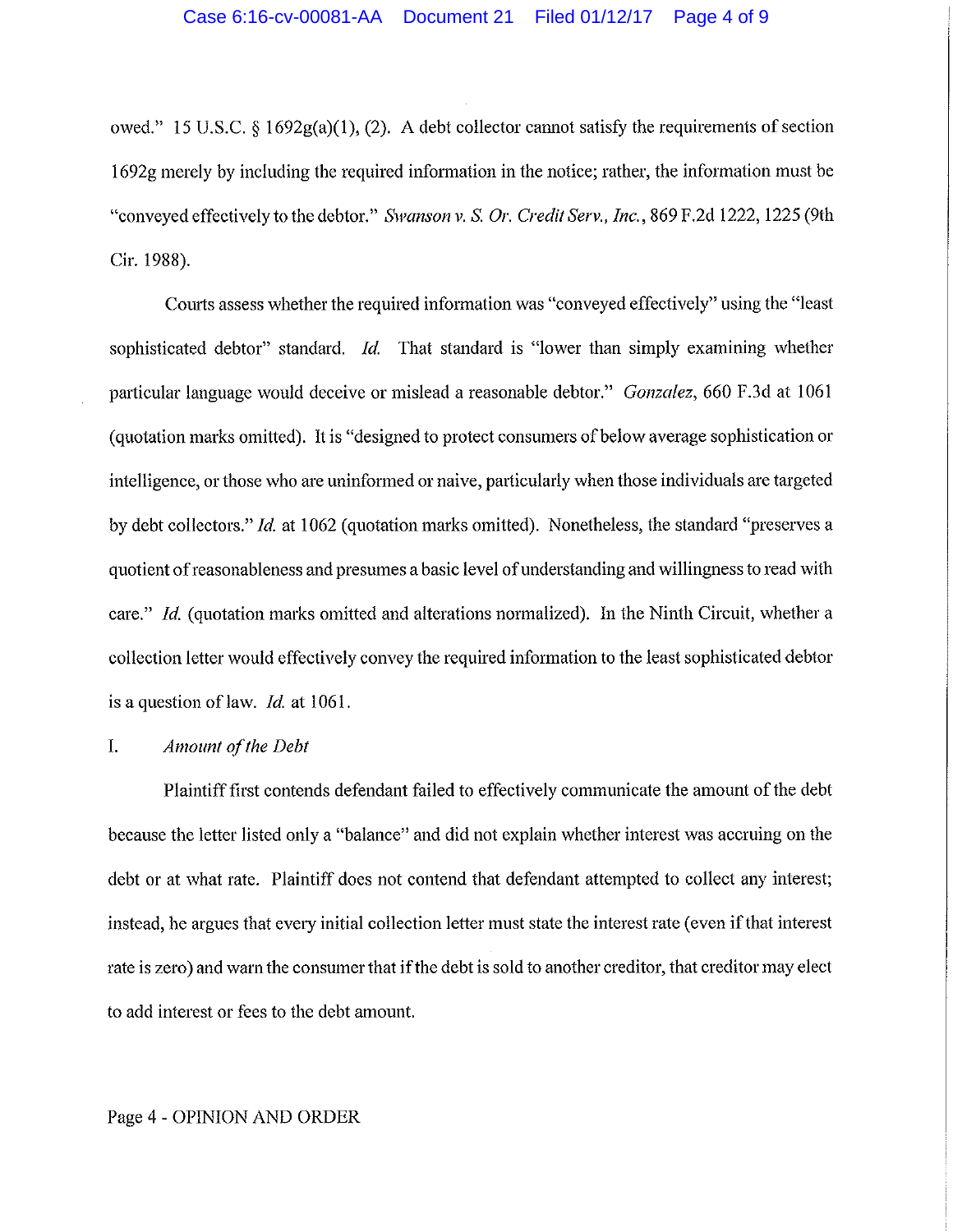Although the Ninth Circuit has not decided the issue, several other federal courts have held that when interest is accruing on a debt, section  $1692g(a)(1)$  requires a debt collector to disclose that fact and include both principle and interest when stating the amount due. *See Miller v. McCalla*, *Raymer, Padrick, Cobb, Nichols* & *Clark, LLC,* 214 F.3d 872, 875 (7th Cir. 2000) ("[T]he unpaid principal balance is not the debt; it is only a part of the debt; the Act requires statement of the debt."); *Marucci v. Cawley* & *Bergmann, LLP,* 66 F. Supp. 3d 559, 566 (D.N.J. 2014) ("What the debtor needs to know is what he or she owes."); *but see Weiss v. Zwicker* & *Assocs., P.C.,* 664 F. Supp. 2d 214, 217 (E.D.N.Y. 2009) (finding no "authority for the proposition that a debt collector has an obligation to explain why a consumer's debt has increased" because "even the most unsophisticated consumer would understand that credit card debt accrnes interest"). Interpreting another provision of the FDCPA, the Second Circuit explained that disclosure of information about interest and fees is important because its omission "can mislead the least sophisticated consumer into believing that payment of the amount stated will clear her account[.]" *See Avila v. Riexinger* & *Assocs., LLC,* 817 F .3d 72, 76 (2d Cir. 2016) (holding that failure to disclose interest and fees is a "false, misleading, or deceptive" practice, in violation of section l 692e of the FDCP A).

Here, there no was no danger plaintiff would be misled. It is undisputed that defendant never attempted to collect any interest and that payment of the "balance" listed in the letter would have cleared plaintiffs account. Plaintiff has cited no authority for the proposition that the FDCPA requires a debt collector to affirmatively state that no interest is accruing or to warn the consumer that interest could accrue if the account is sold to another creditor in the future. The few federal courts to address analogous fact patterns have held that no such disclosure is required. *See Martin v. Trott Law, P.C.,*-F. Supp. 3d-, 2016 WL 3997029, \*8 (E.D. Mich. Jul. 26, 2016) ("[Plaintiffs]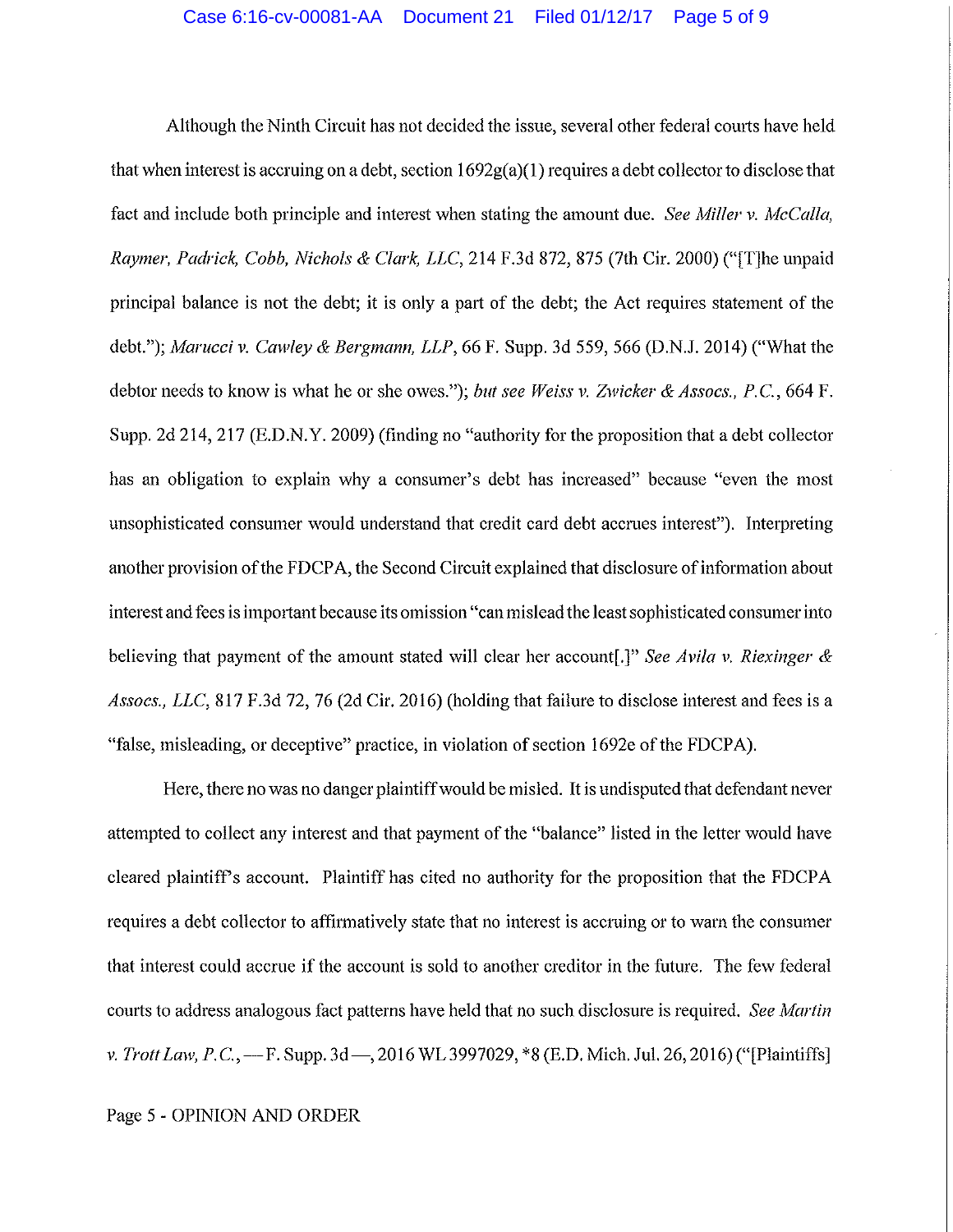#### Case 6:16-cv-00081-AA Document 21 Filed 01/12/17 Page 6 of 9

have not cited any authority for the apparently novel proposition that a collection letter can ... violate ... [section]  $1692g(a)(1)$  by failing to accurately state the 'amount of the debt,' where it merely omits sums that the plaintiffs presume were due at the time of the sending, but which were not stated or demanded by the debt collector in the notice letter."); *Curto v. Palisades Collection, LLC,* 2011 WL 5196708, \*8 (W.D.N.Y. Oct. 31, 2011) (holding that summary judgment is appropriate when the collection letter does not mention interest and the defendant is not seeking interest). Indeed, including information about interest when no interest is due carries a higher risk of confusing an unsophisticated consumer than simply stating the balance due. *See Chuway v. Nat'! Action Fin. Servs. Inc.,* 362 F.3d 944, 949 (7th Cir. 2004) (holding that a debt collector who did not intend to collect any interest or fees violated the FDCPA by including language that suggested the amount due might be higher than the balance listed).

Because the least sophisticated consumer would understand from the letter that payment of the "balance" would satisfy the debt in full, defendant is entitled to summary judgment on plaintiff's section  $1692g(a)(1)$  claim.

## II. *Identity of the Creditor*

Plaintiff next avers defendant failed to effectively convey the identity of the creditor. Plaintiff asserts the least sophisticated debtor could be confused about the identity of the creditor for two reasons. First, the letter never expressly states EMC is the creditor. Second, the entity named in the letter, Encompass Management Consultants, does not exist. EMC's business name is Encompass Managing & Consulting LLC.

Regarding the first point, plaintiff relies heavily on *Janetos v. Fulton Friedman* & *Gullace, LLP,* 825 F.3d 317 (7th Cir. 2016). In *Janetos,* the Seventh Circuit considered a debt collection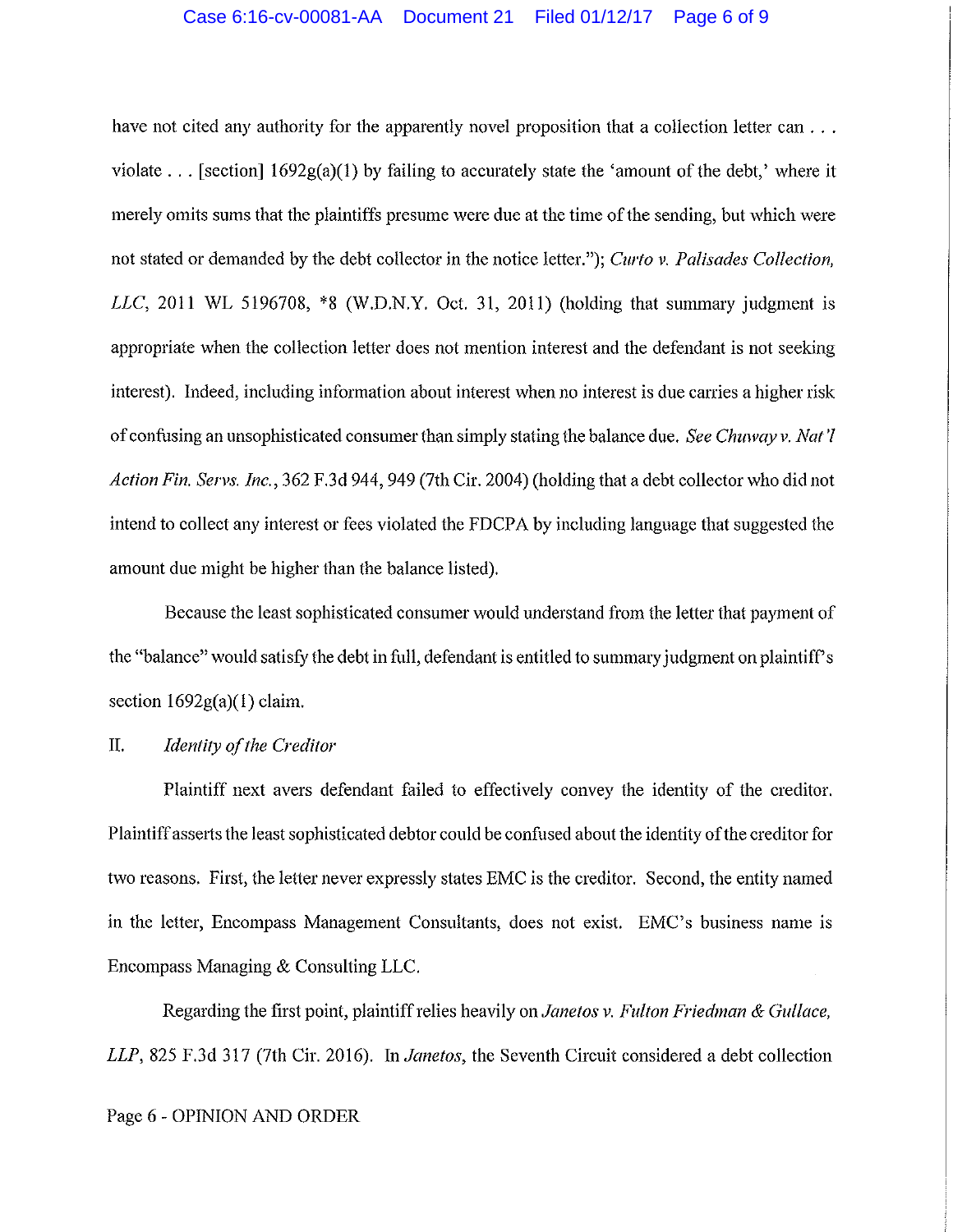letter that identified the creditor, Asset Acceptance, as the "assignee" of another company rather than clearly stating it was the current creditor or owner of the debt. *Id.* at 321. The *Janetos* Jetter also stated that the referenced account was "transferred" to Fulton, Friedman & Gullace, LLP. *Id.* Noting the ambiguity in the terms "assignee" and "transferred," the court concluded that debtors reading such a letter would "find themselves obliged to guess who currently owned the debts in question. Since the name was on the letters, some might correctly guess that Asset Acceptance was the current creditor, but a lucky guess would have nothing to do with any disclosures the letters provided." *Id.*  at 323. The court reiterated the basic rule that a collection communication must "identify the cunent creditor clearly and accurately." *Id.* at 325; *see also Sparkman* v. *Zwicker* & *Assocs., P.C.,* 374 F. Supp. 2d 293, 301 (E.D.N.Y. 2005) (stating that the inquiry under section 1692g(a)(2) is whether the least sophisticated debtor could "deduce from reading the Collection Letter" the name of the creditor).

This case is distinguishable *fromJanetos. InJanetos,* the subject line of the letter stated "Assett Acceptance, LLC Assigne of AMERISTAR," then provided an "Original Creditor Acct #" and a separate account number associated with Fulton, Friedman & Gullace. 825 F .3d at 320. Here, the subject line contains a single name (EMC's) and a single account number. That strongly suggests EMC is the creditor. Second, the letter here indicates that the account has been "placed" with defendant "for collection" and further states defendant "has been authorized to recover this debt[.]" *Id.* Unlike the words "assignee" and "transferred" in *Janetos,* the word "placed" does not suggest any change in ownership. Moreover, the fact that defendant was "authorized" to collect the debt clearly indicates that defendant was collecting the debt on behalf of EMC, as defendant would not need to be "authorized" to collect a debt it owned. Although it would have been better if the letter

Page 7 - OPINION AND ORDER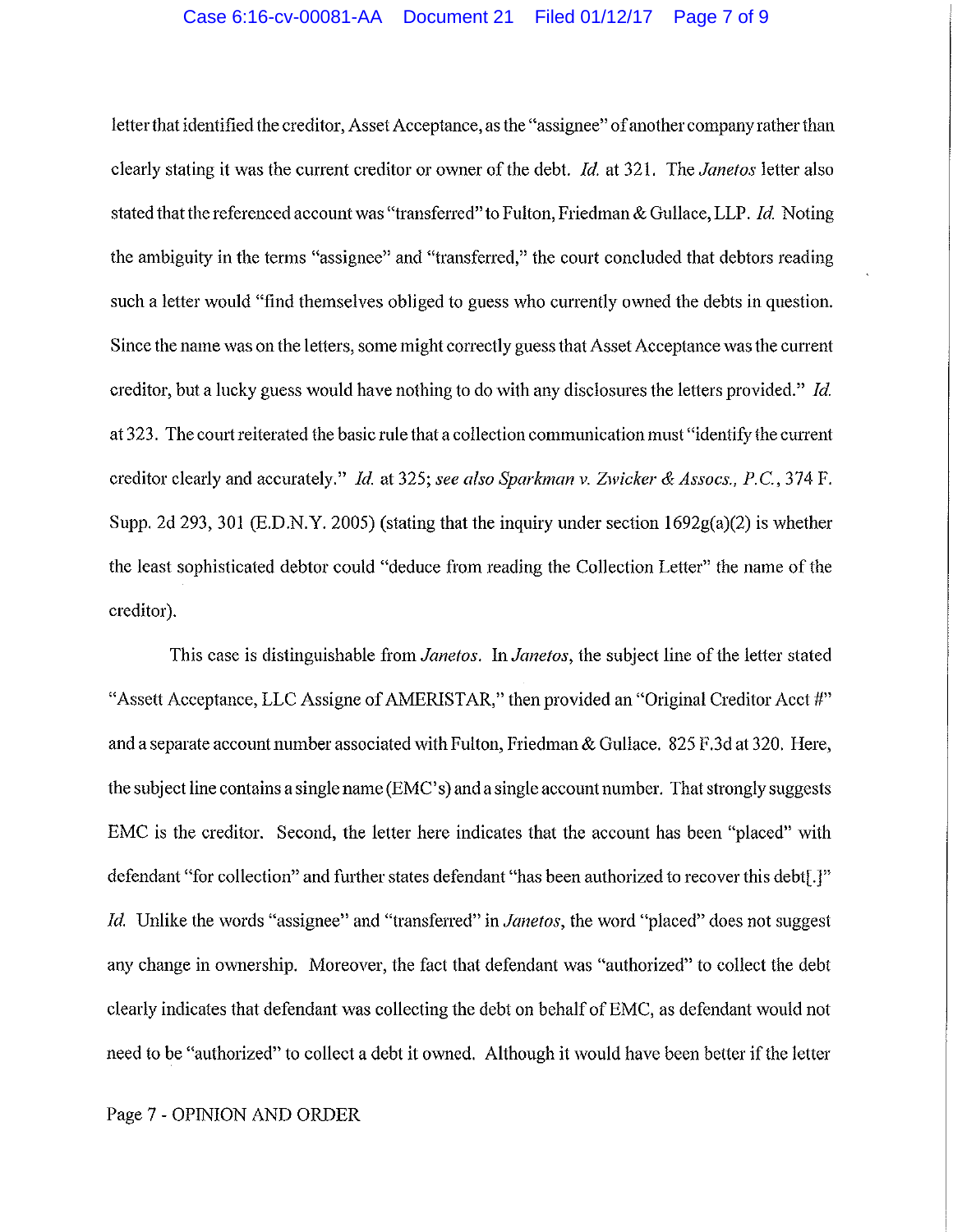## Case 6:16-cv-00081-AA Document 21 Filed 01/12/17 Page 8 of 9

had expressly identified EMC as the "creditor" or "owner" of the debt, the least sophisticated consumer would understand based on the letter that EMC was the creditor.

Moving on to the second point, it is undisputed that the subject line incorrectly stated EMC's name as Encompass Management Consultants rather than Encompass Management & Consulting LLC. The question is whether this clerical error would confuse the least sophisticated consumer. Plaintiff contends that it would, citing the fact that Encompass Management & Consulting LLC is listed in the Oregon Secretary of State's Business Registry Database, but Encompass Management Consultants is not.

There are situations in which an error in the creditor's name would confuse the least sophisticated consumer. For example, in *Schneider v. TSYS Total Debt Management, Inc.*, 2006 WL 1982499, \*1 (E.D. Wis. Jul. 13, 2006), the collection letter identified the creditor as "TARGET." The plaintiff identified nine different corporations whose names began with the word "Target." *Id.*  The court held the claim under  $1692g(a)(2)$  could proceed because, depending on the creditor's actual name (unknown to the court at the time of the ruling), it was possible the name "Target" on the collection letter would have left the least sophisticated consumer confused about the creditor's identity. *Id.* at \*4. No such confusion results from the error here. Even selecting the "exact words" in exact order" search option for the Business Registry Database on the Secretary of State's website,<sup>2</sup> a search for Encompass Management Consultants yields only one hit: Encompass Management & Consulting LLC.<sup>3</sup> If plaintiff were to look up Encompass Management Consultants in a phone book,

<sup>&</sup>lt;sup>2</sup> The search engine for the database can be accessed at http://egov.sos.state.or.us/br/pkg web name srch inq.login (last visited Jan. 5, 2017).

<sup>&</sup>lt;sup>3</sup> I *sua sponte* take judicial notice of the contents of the Oregon Secretary of State's Business Registry Database and the search results pursuant to Federal Rules of Evidence